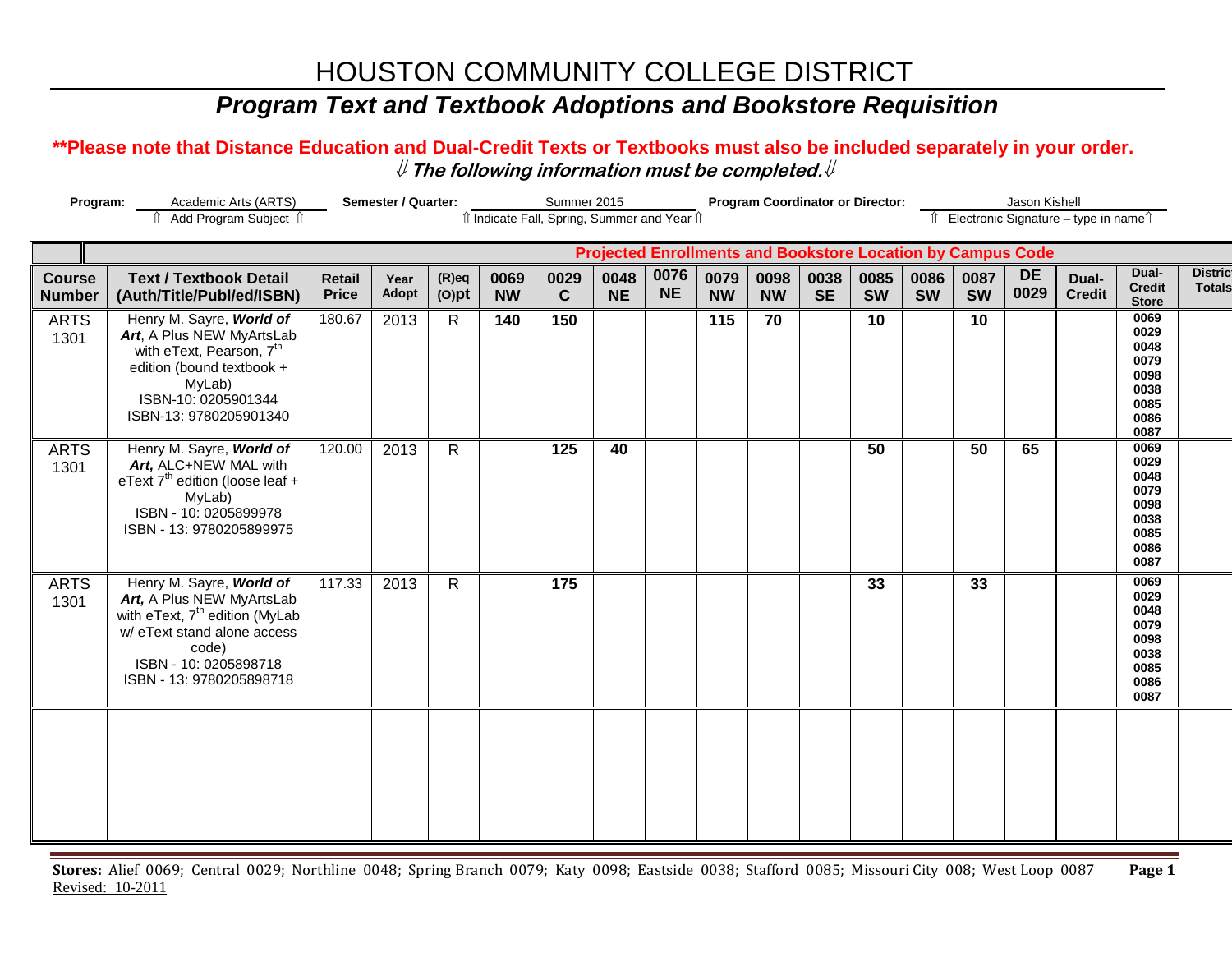### *Program Text and Textbook Adoptions and Bookstore Requisition*

#### **\*\*Please note that Distance Education and Dual-Credit Texts or Textbooks must also be included separately in your order.**  ⇓ **The following information must be completed.**⇓

| Semester / Quarter:<br>Program:<br>Academic Arts (ARTS) |                                                                                                                                                               |                               |               | Summer 2015          |      |                                              |      |      | <b>Program Coordinator or Director:</b> |      |      |      |                                          |                                                                    | Jason Kishell          |                                                                      |                                  |
|---------------------------------------------------------|---------------------------------------------------------------------------------------------------------------------------------------------------------------|-------------------------------|---------------|----------------------|------|----------------------------------------------|------|------|-----------------------------------------|------|------|------|------------------------------------------|--------------------------------------------------------------------|------------------------|----------------------------------------------------------------------|----------------------------------|
|                                                         | î Add Program Subject î                                                                                                                                       |                               |               |                      |      | îl Indicate Fall, Spring, Summer and Year îl |      |      |                                         |      |      |      | Îl Electronic Signature - type in nameîl |                                                                    |                        |                                                                      |                                  |
|                                                         |                                                                                                                                                               |                               |               |                      |      |                                              |      |      |                                         |      |      |      |                                          | <b>Projected Enrollments and Bookstore Location by Campus Code</b> |                        |                                                                      |                                  |
| <b>Course</b><br><b>Number</b>                          | <b>Text / Textbook Detail</b><br>(Auth/Title/Publ/ed/ISBN)                                                                                                    | <b>Retail</b><br><b>Price</b> | Year<br>Adopt | $(R)$ eq<br>$(O)$ pt | 0069 | 0029                                         | 0048 | 0079 | 0098                                    | 0038 | 0085 | 0086 | 0087                                     | <b>DE</b><br>0029                                                  | Dual-<br><b>Credit</b> | Dual-<br><b>Credit</b><br><b>Store</b>                               | <b>District</b><br><b>Totals</b> |
| <b>ARTS</b><br>1301                                     | Sayre/World of Art, A, 7/E<br>©2013   Pearson   Paper;<br>ISBN-10: 0205887570<br>ISBN-13: 9780205887576<br>Suggested retail: \$162.20<br>from myPearsonStore  | 174.00                        | 2013          | $\mathsf{R}$         |      |                                              |      |      |                                         |      |      |      |                                          |                                                                    |                        | 0069<br>0029<br>0048<br>0079<br>0098<br>0038<br>0085<br>0086<br>0087 |                                  |
| <b>ARTS</b><br>1301                                     | Henry M. Sayre, A World of<br>Art, Bks a la Carte Plus<br>MyArtsLab, 7/E/ ©2013<br>Pearson Multi. Media Pack<br>ISBN-10: 0205899978<br>ISBN-13: 9780205899975 | 120.00                        | 2013          | $\mathsf{R}$         |      |                                              |      |      |                                         |      |      |      |                                          |                                                                    |                        | 0069<br>0029<br>0048<br>0079<br>0098<br>0038<br>0085<br>0086<br>0087 |                                  |
| <b>ARTS</b><br>1301                                     | Henry M. Sayre / Writing<br>about Art / Pearson Prentice<br>Hall / 1-800-922-0579 / 6 <sup>th</sup><br>Edition / 2009 / ISBN:<br>020564578X                   | 44.80                         | 2009          | $\circ$              |      | 30                                           |      |      |                                         |      |      |      |                                          |                                                                    |                        | 0069<br>0029<br>0048<br>0079<br>0098<br>0038<br>0085<br>0086<br>0087 |                                  |
|                                                         |                                                                                                                                                               |                               |               |                      |      |                                              |      |      |                                         |      |      |      |                                          |                                                                    |                        | 0069<br>0029<br>0048<br>0079<br>0098<br>0038<br>0085<br>0086<br>0087 |                                  |

**Stores:** Alief 0069; Central 0029; Northline 0048; Spring Branch 0079; Katy 0098; Eastside 0038; Stafford 0085; Missouri City 008; West Loop 0087 **Page 2** Revised: 10-2011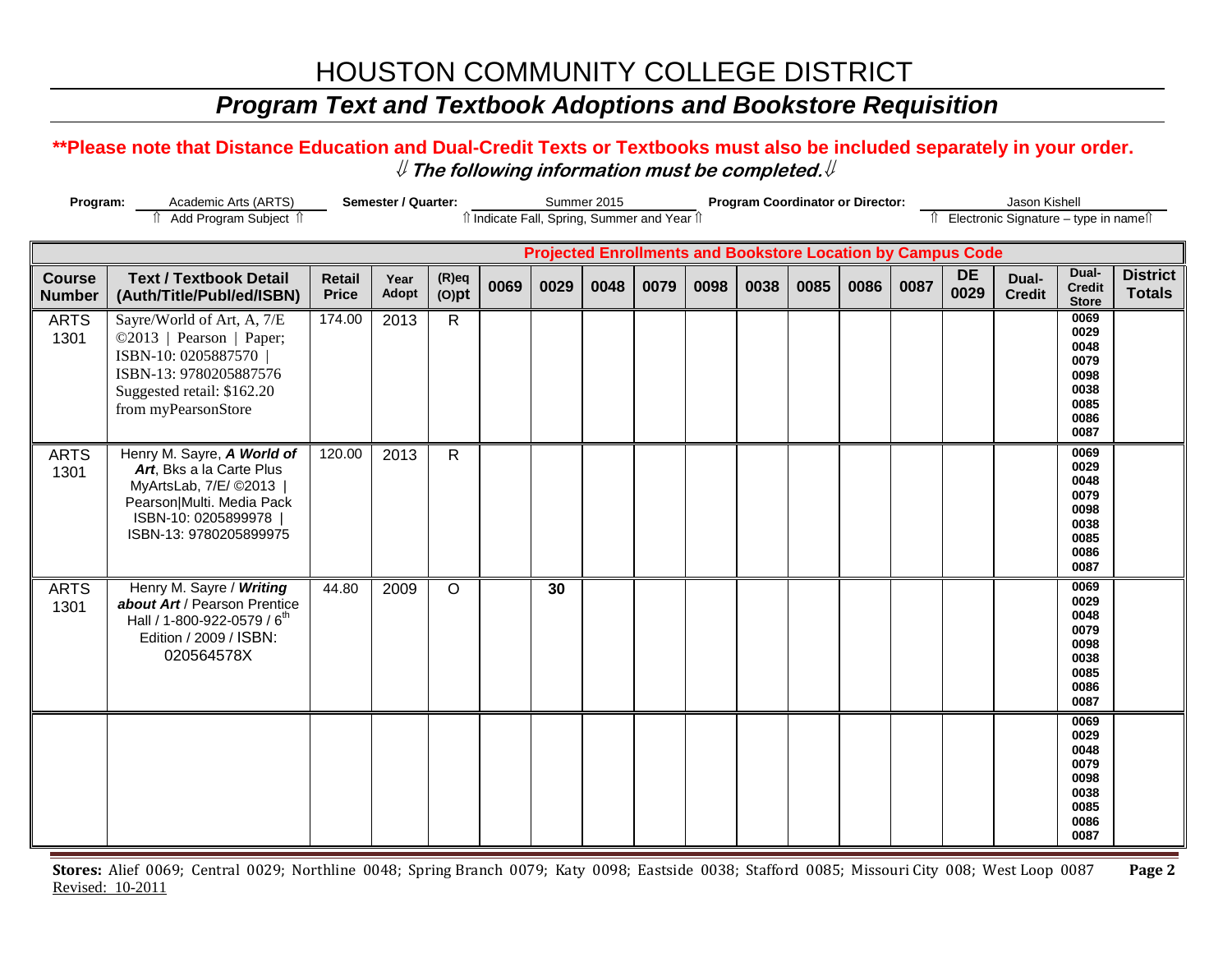### *Program Text and Textbook Adoptions and Bookstore Requisition*

#### **\*\*Please note that Distance Education and Dual-Credit Texts or Textbooks must also be included separately in your order.**  ⇓ **The following information must be completed.**⇓

| <b>Semester / Quarter:</b><br>Program:<br>Academic Arts (ARTS) |                                                                                                                                                                                                                              |                               |               |                      |      | Summer 2015                                  |      | <b>Program Coordinator or Director:</b> |      |      |                 |      |                                          | Jason Kishell                                                      |                        |                                                                      |                                  |
|----------------------------------------------------------------|------------------------------------------------------------------------------------------------------------------------------------------------------------------------------------------------------------------------------|-------------------------------|---------------|----------------------|------|----------------------------------------------|------|-----------------------------------------|------|------|-----------------|------|------------------------------------------|--------------------------------------------------------------------|------------------------|----------------------------------------------------------------------|----------------------------------|
|                                                                | î Add Program Subject î                                                                                                                                                                                                      |                               |               |                      |      | îl Indicate Fall, Spring, Summer and Year îl |      |                                         |      |      |                 |      | Îl Electronic Signature – type in nameîl |                                                                    |                        |                                                                      |                                  |
|                                                                |                                                                                                                                                                                                                              |                               |               |                      |      |                                              |      |                                         |      |      |                 |      |                                          | <b>Projected Enrollments and Bookstore Location by Campus Code</b> |                        |                                                                      |                                  |
| <b>Course</b><br><b>Number</b>                                 | <b>Text / Textbook Detail</b><br>(Auth/Title/Publ/ed/ISBN)                                                                                                                                                                   | <b>Retail</b><br><b>Price</b> | Year<br>Adopt | $(R)$ eq<br>$(O)$ pt | 0069 | 0029                                         | 0048 | 0079                                    | 0098 | 0038 | 0085            | 0086 | 0087                                     | <b>DE</b><br>0029                                                  | Dual-<br><b>Credit</b> | Dual-<br><b>Credit</b><br><b>Store</b>                               | <b>District</b><br><b>Totals</b> |
| <b>ARTS</b><br>1303                                            | Stokstad/Cothren, Art Histoy<br>Vol. 1 +MyArtsLab, Pearson<br>Prentice Hall / 5t <sup>h</sup> Edition /<br>2014, Paperback With<br>Myartslab / Cust. Access<br>Code Card<br>ISBN 978-0-205-94946-5.                          | 187.60                        | 2013          | $\mathsf{R}$         | 35   | 40                                           |      | 35                                      | 35   |      | 10              |      | 10                                       |                                                                    |                        | 0069<br>0029<br>0048<br>0079<br>0098<br>0038<br>0085<br>0086<br>0087 |                                  |
| <b>ARTS</b><br>1303                                            | Stokstad/Cothren, Art<br>History Vol. 1, Pearson<br>Prentice Hall / 5 <sup>th</sup> Ed. / 2014,<br>A La Carte Volume 1 With<br>MyArtSlab /<br>ISBN: 978-0-205-93847-6                                                        | 128.67                        | 2013          | R.                   |      | 20                                           | 14   |                                         |      |      | $\overline{50}$ |      | 50                                       | 65                                                                 |                        | 0069<br>0029<br>0048<br>0079<br>0098<br>0038<br>0085<br>0086<br>0087 |                                  |
| <b>ARTS</b><br>1303                                            | Stokstad/Cothren, Art<br>History Vol. 1, Pearson<br>Prentice Hall / 5 <sup>th</sup> Ed. / 2014,<br>standalone MyArtsLab<br><b>Custom Access Code Card</b><br>ISBN: 0-558-86224-1                                             | 51.33                         | 2013          | R                    |      | 30                                           |      |                                         |      |      | 33              |      | 33                                       |                                                                    |                        | 0069<br>0029<br>0048<br>0079<br>0098<br>0038<br>0085<br>0086<br>0087 |                                  |
| <b>ARTS</b><br>1303                                            | Stokstad/Cothren, Art<br>History/Vol. 1, Pearson<br>Prentice Hall/ 5 <sup>th</sup> Ed. 2014<br>MyArts Lab with eText --<br>Standalone Access Card --<br>for Art History / ISBN-10:<br>0205948375 • ISBN-13:<br>9780205948376 | 90.57                         | 2013          | $\mathsf{R}$         |      |                                              |      |                                         |      |      |                 |      |                                          |                                                                    |                        | 0069<br>0029<br>0048<br>0079<br>0098<br>0038<br>0085<br>0086<br>0087 |                                  |

**Stores:** Alief 0069; Central 0029; Northline 0048; Spring Branch 0079; Katy 0098; Eastside 0038; Stafford 0085; Missouri City 008; West Loop 0087 **Page 3** Revised: 10-2011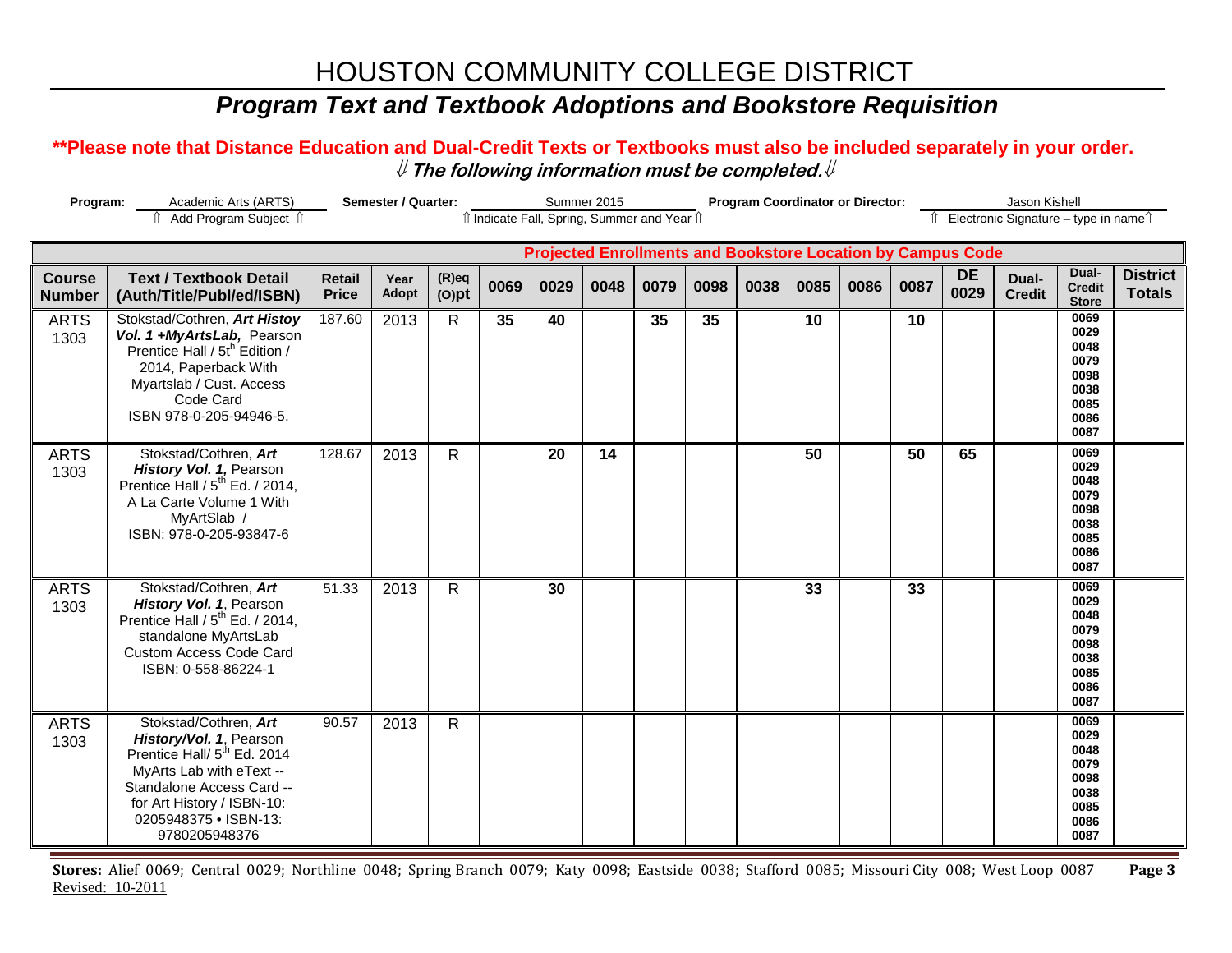### *Program Text and Textbook Adoptions and Bookstore Requisition*

#### **\*\*Please note that Distance Education and Dual-Credit Texts or Textbooks must also be included separately in your order.**  ⇓ **The following information must be completed.**⇓

| Program:<br>Academic Arts (ARTS) |                                                                                                                                                                                                          |                               | Semester / Quarter:<br>Summer 2015<br>Il Indicate Fall, Spring, Summer and Year Il |                      |      |      |      |      |      | <b>Program Coordinator or Director:</b> |      |      |             | Jason Kishell                                                      |                                          |                                                                      |                                  |
|----------------------------------|----------------------------------------------------------------------------------------------------------------------------------------------------------------------------------------------------------|-------------------------------|------------------------------------------------------------------------------------|----------------------|------|------|------|------|------|-----------------------------------------|------|------|-------------|--------------------------------------------------------------------|------------------------------------------|----------------------------------------------------------------------|----------------------------------|
|                                  | Add Program Subject 1                                                                                                                                                                                    |                               |                                                                                    |                      |      |      |      |      |      |                                         |      |      |             |                                                                    | Îl Electronic Signature - type in nameîl |                                                                      |                                  |
|                                  |                                                                                                                                                                                                          |                               |                                                                                    |                      |      |      |      |      |      |                                         |      |      |             | <b>Projected Enrollments and Bookstore Location by Campus Code</b> |                                          |                                                                      |                                  |
| <b>Course</b><br><b>Number</b>   | <b>Text / Textbook Detail</b><br>(Auth/Title/Publ/ed/ISBN)                                                                                                                                               | <b>Retail</b><br><b>Price</b> | Year<br>Adopt                                                                      | $(R)$ eq<br>$(O)$ pt | 0069 | 0029 | 0048 | 0079 | 0098 | 0038                                    | 0085 | 0086 | 0087        | <b>DE</b><br>0029                                                  | Dual-<br><b>Credit</b>                   | Dual-<br><b>Credit</b><br><b>Store</b>                               | <b>District</b><br><b>Totals</b> |
| <b>ARTS</b><br>1304              | Stokstad/Cothren, Art Histoy<br>Vol. 2 / Pearson Prentice Hall<br>/5 <sup>th</sup> Edition / 2014 PB With<br>MyArtsLab Access Code<br>ISBN-10: 0205877575 ·<br>ISBN-13: 9780205877577                    |                               |                                                                                    |                      |      |      |      |      |      |                                         |      |      | $\mathbf 2$ |                                                                    |                                          | 0069<br>0029<br>0048<br>0079<br>0098<br>0038<br>0085<br>0086<br>0087 |                                  |
| <b>ARTS</b><br>1304              | Stokstad/Cothren / Art<br>History Vol. 2 / Pearson<br>Prent. Hall / 5 <sup>th</sup> Ed / 2014, A<br>La Carte Vol. 2 w/ MyArtsLab<br>Access Code<br>ISBN: ISBN-10: 0205938469<br>• ISBN-13: 9780205938469 |                               |                                                                                    |                      |      |      |      |      |      |                                         |      |      | 19          |                                                                    |                                          | 0069<br>0029<br>0048<br>0079<br>0098<br>0038<br>0085<br>0086<br>0087 |                                  |
| <b>ARTS</b><br>1304              | Stokstad/Cothren / Art<br><b>History Vol. 2</b> / Pearson<br>Prent. Hall / $5th$ Ed / 2014,<br>Multi.Media Pk. eBook &<br>MyArtsLab Access Code<br>ISBN: ISBN-10: 0205948529<br>• ISBN-13: 9780205948529 |                               |                                                                                    |                      |      |      |      |      |      |                                         |      |      |             |                                                                    |                                          | 0069<br>0029<br>0048<br>0079<br>0098<br>0038<br>0085<br>0086<br>0087 |                                  |
| <b>ARTS</b><br>1304              | Stokstad/Cothren / Art<br>History Vol. 2 / Pearson<br>Prent. Hall / 5 <sup>th</sup> Ed / 2014,<br>standalone MyArtsLab Cust.<br>Access Code<br>ISBN-10: 0205948510 .<br>ISBN-13: 9780205948512           |                               |                                                                                    |                      |      |      |      |      |      |                                         |      |      | 10          |                                                                    |                                          | 0069<br>0029<br>0048<br>0079<br>0098<br>0038<br>0085<br>0086<br>0087 |                                  |

**Stores:** Alief 0069; Central 0029; Northline 0048; Spring Branch 0079; Katy 0098; Eastside 0038; Stafford 0085; Missouri City 008; West Loop 0087 **Page 4** Revised: 10-2011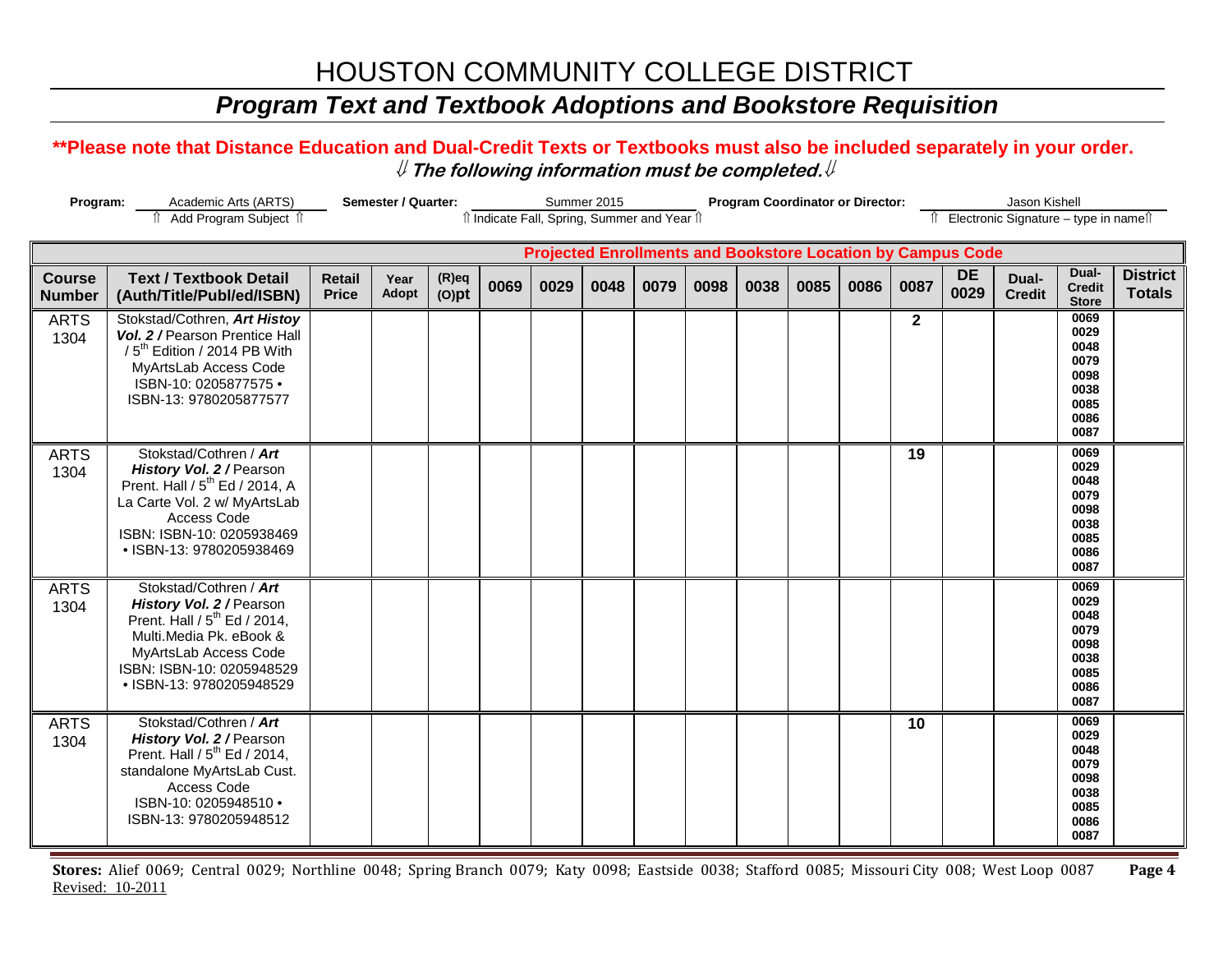### *Program Text and Textbook Adoptions and Bookstore Requisition*

#### **\*\*Please note that Distance Education and Dual-Credit Texts or Textbooks must also be included separately in your order.**  ⇓ **The following information must be completed.**⇓

| Program:<br>Academic Arts (ARTS)<br>Add Program Subject 1 |                                                                                                                                                                                                                      |                               | Semester / Quarter: | Summer 2015<br>îl Indicate Fall, Spring, Summer and Year îl |      |      |      |      | <b>Program Coordinator or Director:</b> |                                                                    |      |      |      | Jason Kishell     |                                          |                                                                      |                                  |
|-----------------------------------------------------------|----------------------------------------------------------------------------------------------------------------------------------------------------------------------------------------------------------------------|-------------------------------|---------------------|-------------------------------------------------------------|------|------|------|------|-----------------------------------------|--------------------------------------------------------------------|------|------|------|-------------------|------------------------------------------|----------------------------------------------------------------------|----------------------------------|
|                                                           |                                                                                                                                                                                                                      |                               |                     |                                                             |      |      |      |      |                                         |                                                                    |      |      |      |                   | î Electronic Signature – type in nameî î |                                                                      |                                  |
|                                                           |                                                                                                                                                                                                                      |                               |                     |                                                             |      |      |      |      |                                         | <b>Projected Enrollments and Bookstore Location by Campus Code</b> |      |      |      |                   |                                          |                                                                      |                                  |
| <b>Course</b><br><b>Number</b>                            | <b>Text / Textbook Detail</b><br>(Auth/Title/Publ/ed/ISBN)                                                                                                                                                           | <b>Retail</b><br><b>Price</b> | Year<br>Adopt       | $(R)$ eq<br>$(O)$ pt                                        | 0069 | 0029 | 0048 | 0079 | 0098                                    | 0038                                                               | 0085 | 0086 | 0087 | <b>DE</b><br>0029 | Dual-<br><b>Credit</b>                   | Dual-<br><b>Credit</b><br><b>Store</b>                               | <b>District</b><br><b>Totals</b> |
| <b>ARTS</b><br>1311                                       | Ocvirk, Stinson, Wigg, Bone<br>and Cayton / Art<br><b>Fundamentals Theory &amp;</b><br>Practice / McGraw Hill / 1-<br>800-338-3987 / 11 <sup>th</sup> Edition /<br>2009, ISBN: 0073526525<br>(Softcover with CD-ROM) |                               |                     |                                                             |      |      |      |      |                                         |                                                                    |      |      |      |                   |                                          | 0069<br>0029<br>0048<br>0079<br>0098<br>0038<br>0085<br>0086<br>0087 |                                  |
| <b>ARTS</b><br>1312                                       | Ocvirk, Stinson, Wigg, Bone<br>and Cayton / Art<br><b>Fundamentals Theory &amp;</b><br>Practice / McGraw Hill / 1-<br>800-338-3987 / 11 <sup>th</sup> Edition /<br>2009, ISBN: 0073526525<br>(Softcover with CD-ROM) |                               |                     |                                                             |      |      |      |      |                                         |                                                                    |      |      |      |                   |                                          | 0069<br>0029<br>0048<br>0079<br>0098<br>0038<br>0085<br>0086<br>0087 |                                  |
| <b>ARTS</b><br>1316                                       | Edwards / The New Drawing<br>on the Right Side of the<br><b>Brain</b> / Penguin Publishing /<br>1-800-526-0275 / Trade<br>Paper Version 1999 / ISBN:<br>0874774241                                                   |                               |                     |                                                             |      |      |      |      |                                         |                                                                    |      |      |      |                   |                                          | 0069<br>0029<br>0048<br>0079<br>0098<br>0038<br>0085<br>0086<br>0087 |                                  |
| <b>ARTS</b><br>1316                                       | Goldstein / Art of<br><b>Responsive Drawing /</b><br>Pearson Prentice Hall / 1-<br>800-922-0579 / 6 <sup>th</sup> Edition /<br>2005 / ISBN: 0131945610                                                               |                               |                     |                                                             |      |      |      |      |                                         |                                                                    |      |      |      |                   |                                          | 0069<br>0029<br>0048<br>0079<br>0098<br>0038<br>0085<br>0086<br>0087 |                                  |

**Stores:** Alief 0069; Central 0029; Northline 0048; Spring Branch 0079; Katy 0098; Eastside 0038; Stafford 0085; Missouri City 008; West Loop 0087 **Page 5** Revised: 10-2011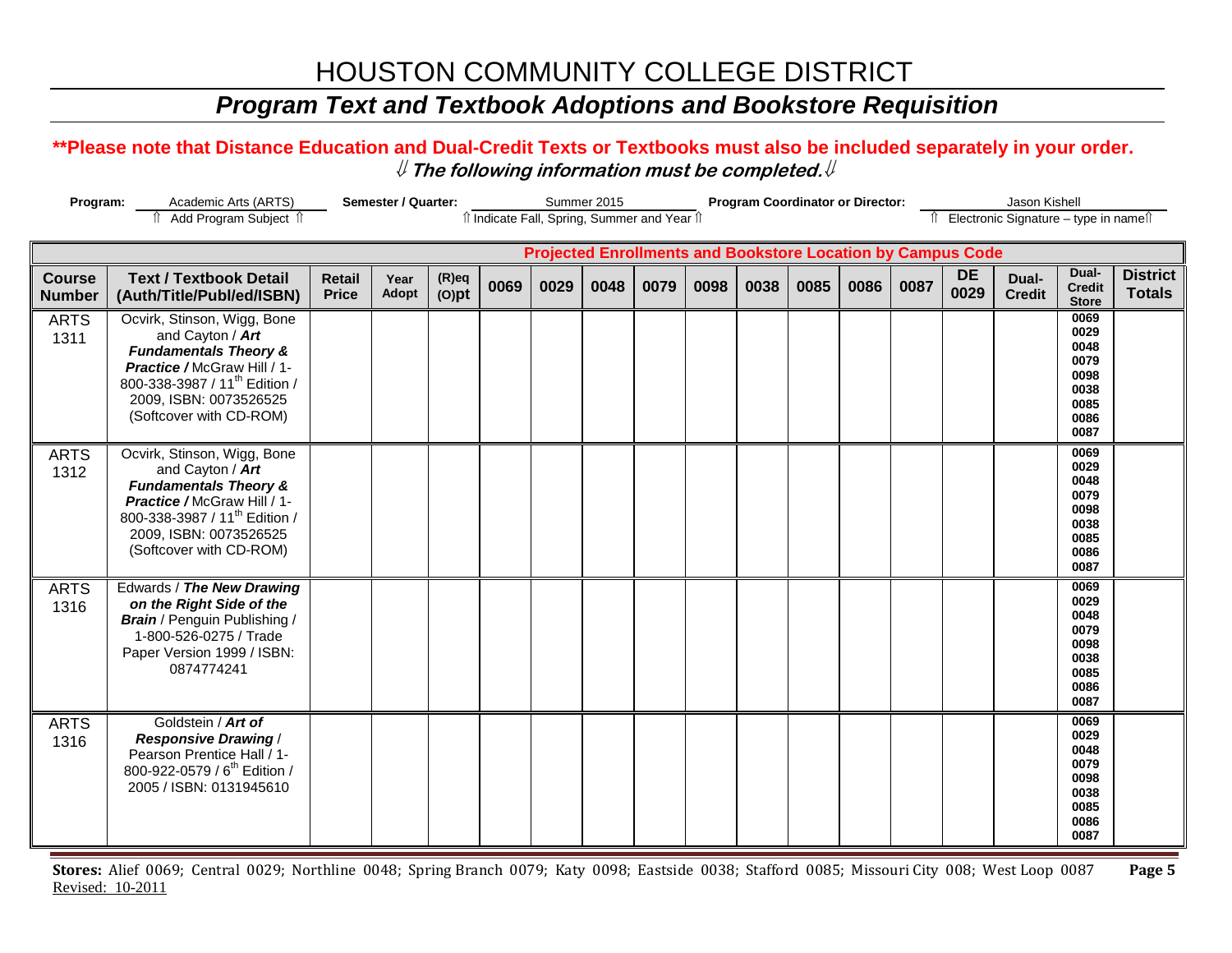### *Program Text and Textbook Adoptions and Bookstore Requisition*

#### **\*\*Please note that Distance Education and Dual-Credit Texts or Textbooks must also be included separately in your order.**  ⇓ **The following information must be completed.**⇓

| Program:<br>Academic Arts (ARTS) |                                                                                                                                                                    |                               | Semester / Quarter: | Summer 2015<br>îl Indicate Fall, Spring, Summer and Year îl |      |      |      |                                                                    | <b>Program Coordinator or Director:</b> |      |      |      |                                          | Jason Kishell     |                        |                                                                      |                                  |
|----------------------------------|--------------------------------------------------------------------------------------------------------------------------------------------------------------------|-------------------------------|---------------------|-------------------------------------------------------------|------|------|------|--------------------------------------------------------------------|-----------------------------------------|------|------|------|------------------------------------------|-------------------|------------------------|----------------------------------------------------------------------|----------------------------------|
|                                  | Add Program Subject 1                                                                                                                                              |                               |                     |                                                             |      |      |      |                                                                    |                                         |      |      |      | Îl Electronic Signature - type in nameîl |                   |                        |                                                                      |                                  |
|                                  |                                                                                                                                                                    |                               |                     |                                                             |      |      |      | <b>Projected Enrollments and Bookstore Location by Campus Code</b> |                                         |      |      |      |                                          |                   |                        |                                                                      |                                  |
| <b>Course</b><br><b>Number</b>   | <b>Text / Textbook Detail</b><br>(Auth/Title/Publ/ed/ISBN)                                                                                                         | <b>Retail</b><br><b>Price</b> | Year<br>Adopt       | $(R)$ eq<br>$(O)$ pt                                        | 0069 | 0029 | 0048 | 0079                                                               | 0098                                    | 0038 | 0085 | 0086 | 0087                                     | <b>DE</b><br>0029 | Dual-<br><b>Credit</b> | Dual-<br><b>Credit</b><br><b>Store</b>                               | <b>District</b><br><b>Totals</b> |
| <b>ARTS</b><br>1317              | Edwards / The New Drawing<br>on the Right Side of the<br><b>Brain</b> / Penguin Publishing /<br>1-800-526-0275 / Trade<br>Paper Version 1999 / ISBN:<br>0874774241 |                               |                     |                                                             |      |      |      |                                                                    |                                         |      |      |      |                                          |                   |                        | 0069<br>0029<br>0048<br>0079<br>0098<br>0038<br>0085<br>0086<br>0087 |                                  |
| <b>ARTS</b><br>1317              | Goldstein / Art of<br><b>Responsive Drawing /</b><br>Pearson Prentice Hall / 1-<br>800-922-0579 / 6 <sup>th</sup> Edition /<br>2005 / ISBN: 0131945610             |                               |                     |                                                             |      |      |      |                                                                    |                                         |      |      |      |                                          |                   |                        | 0069<br>0029<br>0048<br>0079<br>0098<br>0038<br>0085<br>0086<br>0087 |                                  |
| <b>ARTS</b><br>1326              | Zelanski / Shaping Space /<br>Thomson / 1-800-354-9706 /<br>3rd Edition / 2007<br>ISBN: 0534613934                                                                 |                               |                     |                                                             |      |      |      |                                                                    |                                         |      |      |      |                                          |                   |                        | 0069<br>0029<br>0048<br>0079<br>0098<br>0038<br>0085<br>0086<br>0087 |                                  |
| <b>ARTS</b><br>1327              | Zelanski / Shaping Space /<br>Thomson / 1-800-354-9706 /<br>3rd Edition / 2007<br>ISBN: 0534613934                                                                 |                               |                     |                                                             |      |      |      |                                                                    |                                         |      |      |      |                                          |                   |                        | 0069<br>0029<br>0048<br>0079<br>0098<br>0038<br>0085<br>0086<br>0087 |                                  |

**Stores:** Alief 0069; Central 0029; Northline 0048; Spring Branch 0079; Katy 0098; Eastside 0038; Stafford 0085; Missouri City 008; West Loop 0087 **Page 6** Revised: 10-2011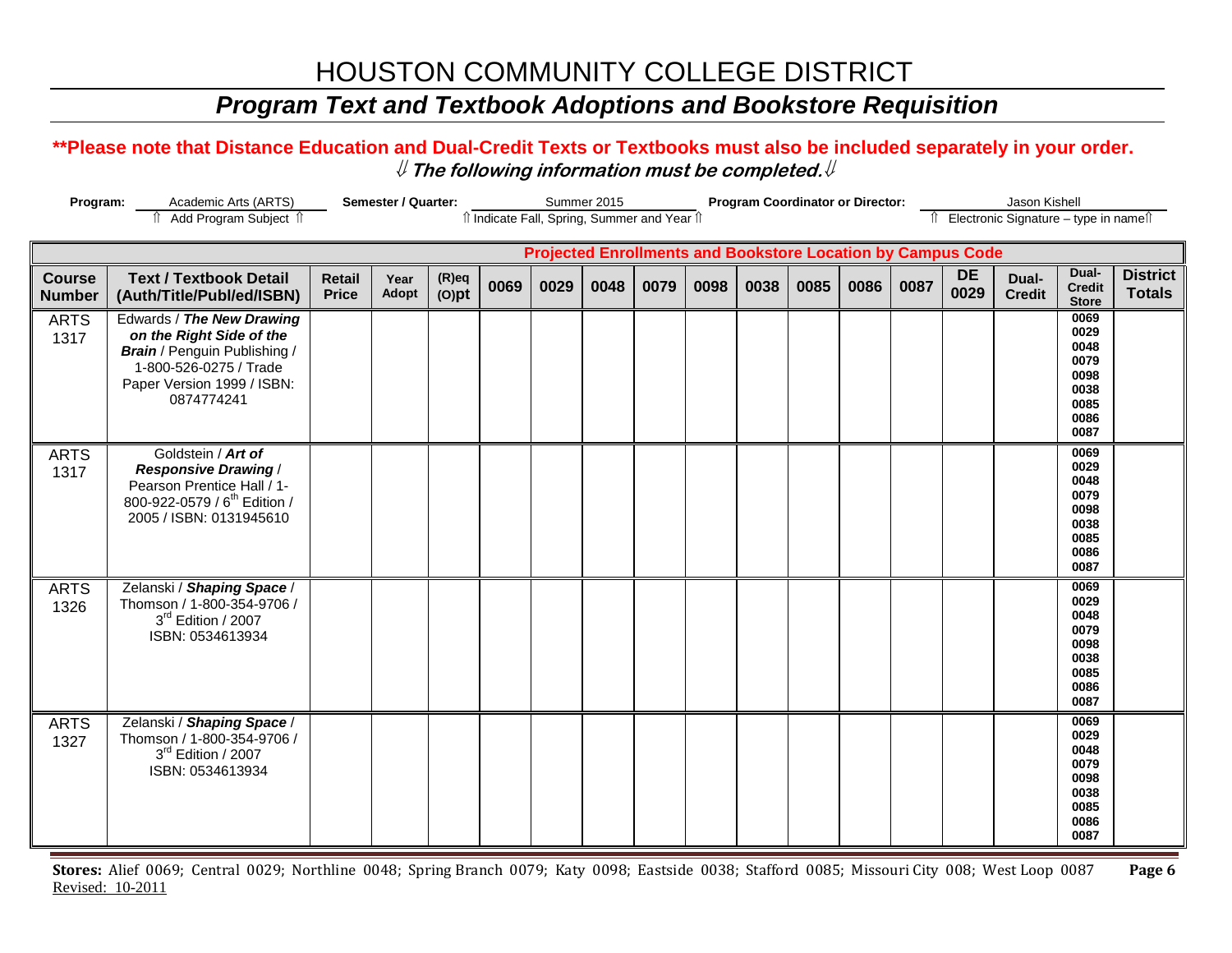### *Program Text and Textbook Adoptions and Bookstore Requisition*

#### **\*\*Please note that Distance Education and Dual-Credit Texts or Textbooks must also be included separately in your order.**  ⇓ **The following information must be completed.**⇓

| Semester / Quarter:<br>Program:<br>Academic Arts (ARTS) |                                                                                                                                                              |                               |               |                      |                                              | Summer 2015 |      | Program Coordinator or Director: |      |                                                                    |      |      |      | Jason Kishell     |                                          |                                                                      |                                  |
|---------------------------------------------------------|--------------------------------------------------------------------------------------------------------------------------------------------------------------|-------------------------------|---------------|----------------------|----------------------------------------------|-------------|------|----------------------------------|------|--------------------------------------------------------------------|------|------|------|-------------------|------------------------------------------|----------------------------------------------------------------------|----------------------------------|
|                                                         | Add Program Subject 1                                                                                                                                        |                               |               |                      | îl Indicate Fall, Spring, Summer and Year îl |             |      |                                  |      |                                                                    |      |      |      |                   | Îl Electronic Signature - type in nameîl |                                                                      |                                  |
|                                                         |                                                                                                                                                              |                               |               |                      |                                              |             |      |                                  |      | <b>Projected Enrollments and Bookstore Location by Campus Code</b> |      |      |      |                   |                                          |                                                                      |                                  |
| <b>Course</b><br><b>Number</b>                          | <b>Text / Textbook Detail</b><br>(Auth/Title/Publ/ed/ISBN)                                                                                                   | <b>Retail</b><br><b>Price</b> | Year<br>Adopt | $(R)$ eq<br>$(O)$ pt | 0069                                         | 0029        | 0048 | 0079                             | 0098 | 0038                                                               | 0085 | 0086 | 0087 | <b>DE</b><br>0029 | Dual-<br><b>Credit</b>                   | Dual-<br><b>Credit</b><br><b>Store</b>                               | <b>District</b><br><b>Totals</b> |
| <b>ARTS</b><br>2333                                     | Saff / Printmaking History<br>and Process / Thomson / 1-<br>800-354-9706 / 1 <sup>st</sup> Edition /<br>1978<br>ISBN: 0534213715 (with<br>infotrac passcode) |                               |               |                      |                                              |             |      |                                  |      |                                                                    |      |      |      |                   |                                          | 0069<br>0029<br>0048<br>0079<br>0098<br>0038<br>0085<br>0086<br>0087 |                                  |
| <b>ARTS</b><br>2334                                     | Saff / Printmaking History<br>and Process / Thomson / 1-<br>800-354-9706 / 1 <sup>st</sup> Edition /<br>1978<br>ISBN: 0534213715 (with<br>infotrac passcode) |                               |               |                      |                                              |             |      |                                  |      |                                                                    |      |      |      |                   |                                          | 0069<br>0029<br>0048<br>0079<br>0098<br>0038<br>0085<br>0086<br>0087 |                                  |
| <b>ARTS</b><br>2341                                     | Tim Mcreight, The Complete<br><b>Metalsmith, Student Ed./</b><br><b>Brynmorgen Press</b><br>ISBN 1-929565-06-2                                               |                               |               |                      |                                              |             |      |                                  |      |                                                                    |      |      |      |                   |                                          | 0069<br>0029<br>0048<br>0079<br>0098<br>0038<br>0085<br>0086<br>0087 |                                  |
| <b>ARTS</b><br>2342                                     | Tim Mccreight, <b>Practical</b><br><b>Casting / Brynmorgen Press</b><br>IBN 0-9615984-5-X                                                                    |                               |               |                      |                                              |             |      |                                  |      |                                                                    |      |      |      |                   |                                          | 0069<br>0029<br>0048<br>0079<br>0098<br>0038<br>0085<br>0086<br>0087 |                                  |

**Stores:** Alief 0069; Central 0029; Northline 0048; Spring Branch 0079; Katy 0098; Eastside 0038; Stafford 0085; Missouri City 008; West Loop 0087 **Page 7** Revised: 10-2011